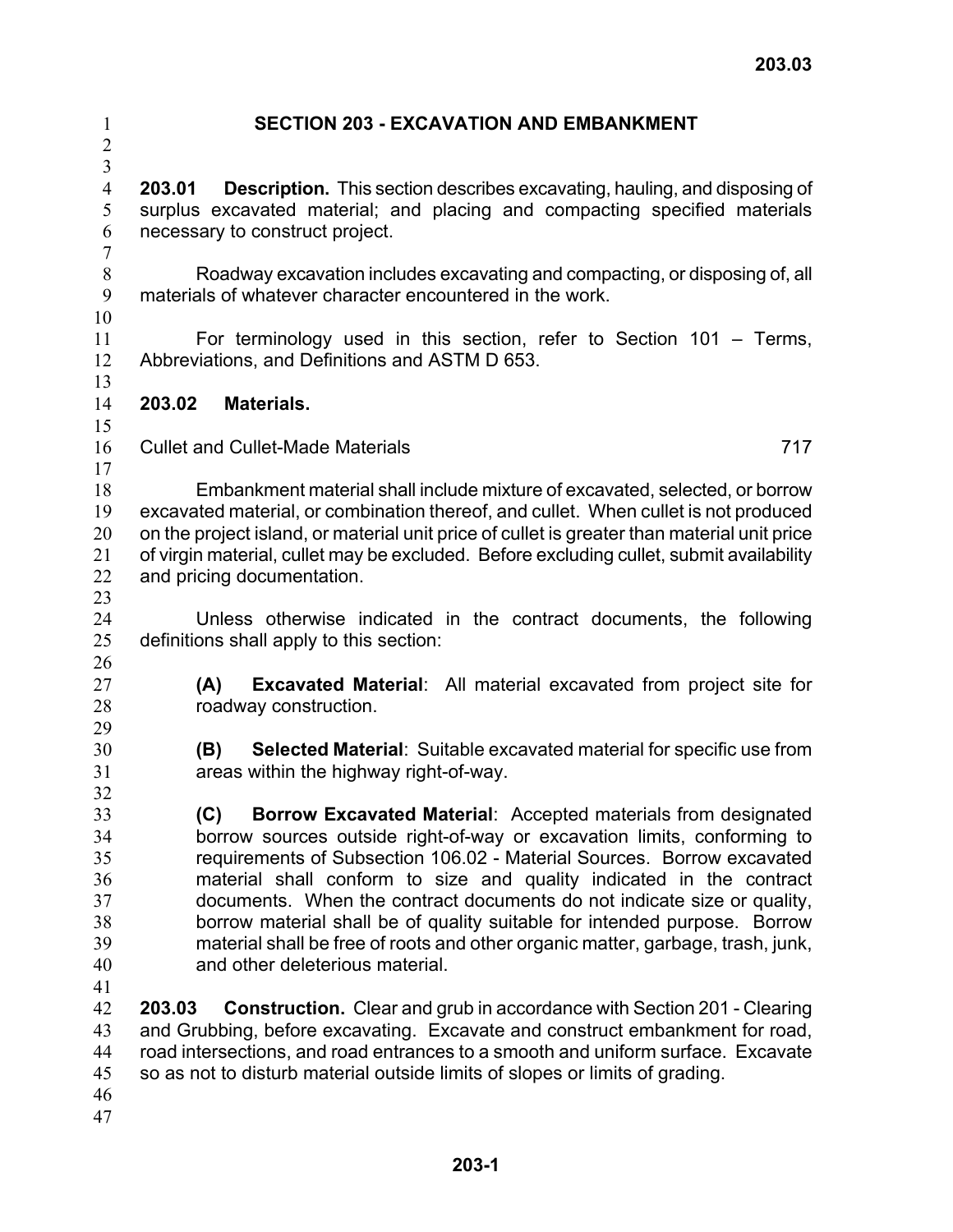| 47       | (A) | <b>Excavation.</b>                                                                                                    |  |  |  |  |
|----------|-----|-----------------------------------------------------------------------------------------------------------------------|--|--|--|--|
| 48       |     |                                                                                                                       |  |  |  |  |
| 49       |     | General. Obliterate old roadways in accordance with Section<br>(1)                                                    |  |  |  |  |
| 50       |     | 202 - Removal of Structures and Obstructions. Blasting will not be                                                    |  |  |  |  |
| 51       |     | allowed.                                                                                                              |  |  |  |  |
| 52       |     |                                                                                                                       |  |  |  |  |
| 53       |     | When encountering possible archaeological, historical, or burial                                                      |  |  |  |  |
| 54       |     | site findings, comply with requirements of Subsection 107.13(B) -                                                     |  |  |  |  |
| 55       |     | Archaeological, Historical, and Burial Sites.                                                                         |  |  |  |  |
| 56       |     |                                                                                                                       |  |  |  |  |
| 57       |     | <b>Widening or Flattening Cut Slopes.</b> Submit proposed<br>(2)                                                      |  |  |  |  |
| 58       |     | locations for widening or flattening planned cut slopes to obtain                                                     |  |  |  |  |
| 59       |     | material required for the following:                                                                                  |  |  |  |  |
| 60       |     |                                                                                                                       |  |  |  |  |
| 61       |     | Constructing embankment.<br>(a)                                                                                       |  |  |  |  |
| 62<br>63 |     |                                                                                                                       |  |  |  |  |
| 64       |     | (b)<br>Precluding opening unsightly borrow pits.                                                                      |  |  |  |  |
| 65       |     | Increasing stability of cut slopes.                                                                                   |  |  |  |  |
| 66       |     | (c)                                                                                                                   |  |  |  |  |
| 67       |     | Do not proceed with proposed slope widening or flattening until                                                       |  |  |  |  |
| 68       |     | the Engineer accepts proposed locations. Steepening of cut slopes                                                     |  |  |  |  |
| 69       |     | will not be allowed.                                                                                                  |  |  |  |  |
| 70       |     |                                                                                                                       |  |  |  |  |
| 71       |     | <b>Cut Slopes.</b> Round tops and ends of cut slopes in accordance<br>(3)                                             |  |  |  |  |
| 72       |     | with the contract documents.                                                                                          |  |  |  |  |
| 73       |     |                                                                                                                       |  |  |  |  |
| 74       |     | Finish soil cut slopes true and straight in accordance with slope                                                     |  |  |  |  |
| 75       |     | lines and grades indicated in the contract documents.                                                                 |  |  |  |  |
| 76       |     |                                                                                                                       |  |  |  |  |
| 77       |     | Finish cut slopes that are in rock excavation, in a rough                                                             |  |  |  |  |
| 78       |     | condition, with debris and loose material removed. When completed,                                                    |  |  |  |  |
| 79       |     | the average plane of excavated slopes shall conform to slopes                                                         |  |  |  |  |
| 80       |     | indicated in the contract documents. No points shall vary from                                                        |  |  |  |  |
| 81       |     | planned slopes by more than 6 inches when measured at right angles                                                    |  |  |  |  |
| 82       |     | to slope.                                                                                                             |  |  |  |  |
| 83       |     |                                                                                                                       |  |  |  |  |
| 84       |     | (4)<br><b>Subexcavation.</b> When excavation to finished grade results in                                             |  |  |  |  |
| 85       |     | subgrade or slopes of unsuitable material as defined in Subsection                                                    |  |  |  |  |
| 86       |     | 101.03 - Definitions, the Engineer will require the following:                                                        |  |  |  |  |
| 87       |     |                                                                                                                       |  |  |  |  |
| 88       |     | Removing unsuitable material.<br>(a)                                                                                  |  |  |  |  |
| 89       |     |                                                                                                                       |  |  |  |  |
| 90<br>91 |     | Backfilling to finished grade with acceptable material in<br>(b)<br>accordance with Subsection 203.03(C) - Embankment |  |  |  |  |
| 92       |     | Construction.                                                                                                         |  |  |  |  |
| 93       |     |                                                                                                                       |  |  |  |  |
| 94       |     |                                                                                                                       |  |  |  |  |
|          |     |                                                                                                                       |  |  |  |  |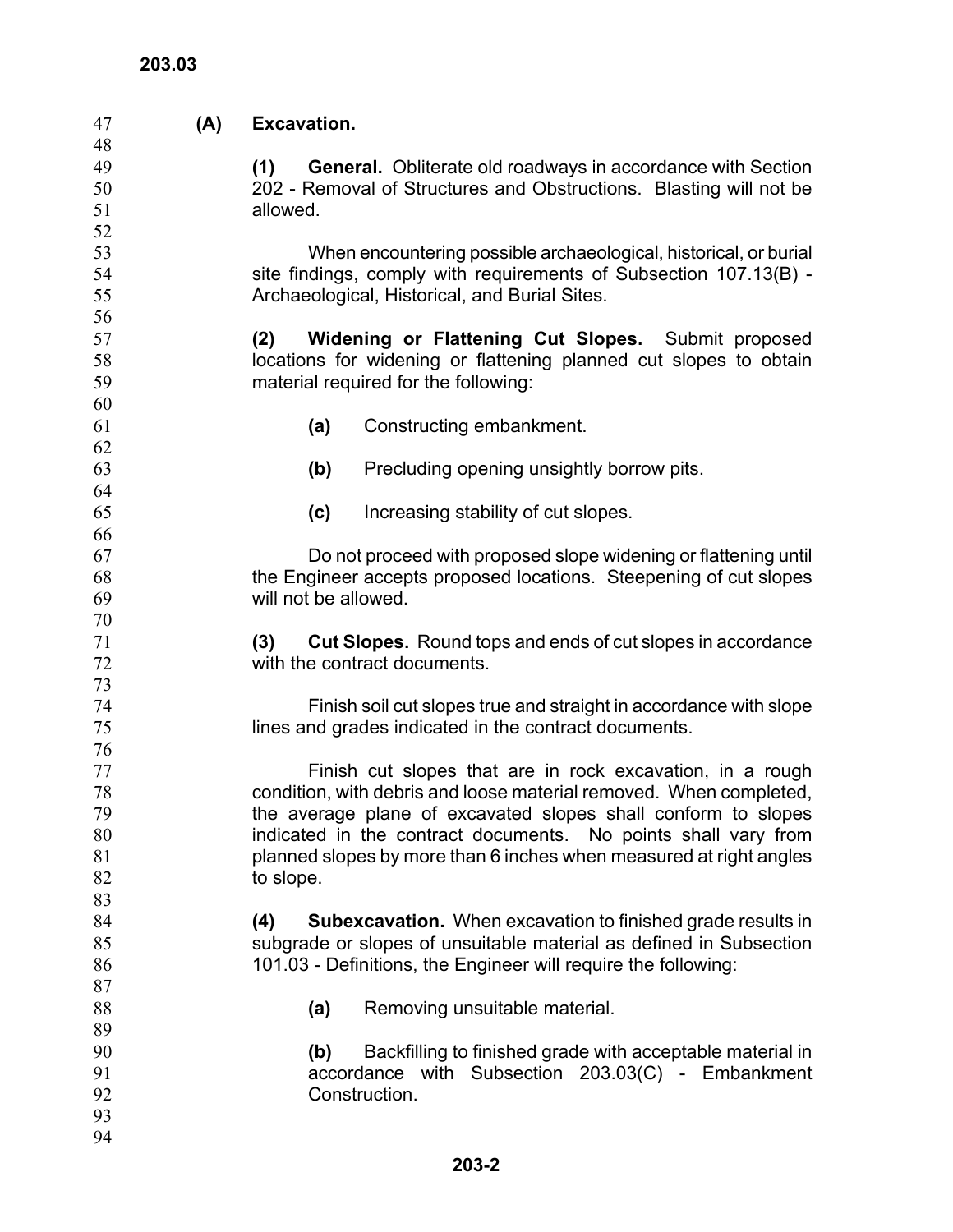| operations. The Engineer will perform necessary cross-sectional<br>measurements before authorizing backfill placement.<br>When relative compaction of original ground is less than<br>compaction specified in Subsection 203.03(C)(3) - Compaction of Cut<br>Areas and Embankments With Moisture and Density Tests and |  |  |  |
|------------------------------------------------------------------------------------------------------------------------------------------------------------------------------------------------------------------------------------------------------------------------------------------------------------------------|--|--|--|
|                                                                                                                                                                                                                                                                                                                        |  |  |  |
|                                                                                                                                                                                                                                                                                                                        |  |  |  |
|                                                                                                                                                                                                                                                                                                                        |  |  |  |
|                                                                                                                                                                                                                                                                                                                        |  |  |  |
|                                                                                                                                                                                                                                                                                                                        |  |  |  |
|                                                                                                                                                                                                                                                                                                                        |  |  |  |
| Subsection 203.03(C)(4) - Compaction of Embankments Without                                                                                                                                                                                                                                                            |  |  |  |
| Moisture and Density Tests, compact upper 6 inches of exposed                                                                                                                                                                                                                                                          |  |  |  |
| original ground in accordance with those subsections.                                                                                                                                                                                                                                                                  |  |  |  |
|                                                                                                                                                                                                                                                                                                                        |  |  |  |
| Unsuitable material shall become property of the Contactor and                                                                                                                                                                                                                                                         |  |  |  |
| disposal of unsuitable material shall be at no increase in contract price                                                                                                                                                                                                                                              |  |  |  |
| or contract time.                                                                                                                                                                                                                                                                                                      |  |  |  |
|                                                                                                                                                                                                                                                                                                                        |  |  |  |
|                                                                                                                                                                                                                                                                                                                        |  |  |  |
|                                                                                                                                                                                                                                                                                                                        |  |  |  |
| <b>Selected Material.</b> Use selected material for the following:                                                                                                                                                                                                                                                     |  |  |  |
|                                                                                                                                                                                                                                                                                                                        |  |  |  |
|                                                                                                                                                                                                                                                                                                                        |  |  |  |
|                                                                                                                                                                                                                                                                                                                        |  |  |  |
|                                                                                                                                                                                                                                                                                                                        |  |  |  |
|                                                                                                                                                                                                                                                                                                                        |  |  |  |
|                                                                                                                                                                                                                                                                                                                        |  |  |  |
|                                                                                                                                                                                                                                                                                                                        |  |  |  |
|                                                                                                                                                                                                                                                                                                                        |  |  |  |
|                                                                                                                                                                                                                                                                                                                        |  |  |  |
|                                                                                                                                                                                                                                                                                                                        |  |  |  |
|                                                                                                                                                                                                                                                                                                                        |  |  |  |
|                                                                                                                                                                                                                                                                                                                        |  |  |  |
|                                                                                                                                                                                                                                                                                                                        |  |  |  |
|                                                                                                                                                                                                                                                                                                                        |  |  |  |
|                                                                                                                                                                                                                                                                                                                        |  |  |  |
|                                                                                                                                                                                                                                                                                                                        |  |  |  |
| Other purposes in accordance with the contract<br>(h)<br>documents.                                                                                                                                                                                                                                                    |  |  |  |
|                                                                                                                                                                                                                                                                                                                        |  |  |  |
| Place selected material on roadbed in accordance with                                                                                                                                                                                                                                                                  |  |  |  |
|                                                                                                                                                                                                                                                                                                                        |  |  |  |
| Subsection 203.03(C) - Embankment Construction and selected<br>topsoil for erosion control in accordance with Section 209 - Temporary                                                                                                                                                                                  |  |  |  |
| Water Pollution, Dust, and Erosion Control.                                                                                                                                                                                                                                                                            |  |  |  |
|                                                                                                                                                                                                                                                                                                                        |  |  |  |
| Keep selected material in place until it can be hauled and                                                                                                                                                                                                                                                             |  |  |  |
|                                                                                                                                                                                                                                                                                                                        |  |  |  |
|                                                                                                                                                                                                                                                                                                                        |  |  |  |
| compacted in its final position. If allowed by the contract documents,                                                                                                                                                                                                                                                 |  |  |  |
| selected material may be stockpiled at locations accepted by the                                                                                                                                                                                                                                                       |  |  |  |
|                                                                                                                                                                                                                                                                                                                        |  |  |  |
| Arrange to obtain borrow                                                                                                                                                                                                                                                                                               |  |  |  |
|                                                                                                                                                                                                                                                                                                                        |  |  |  |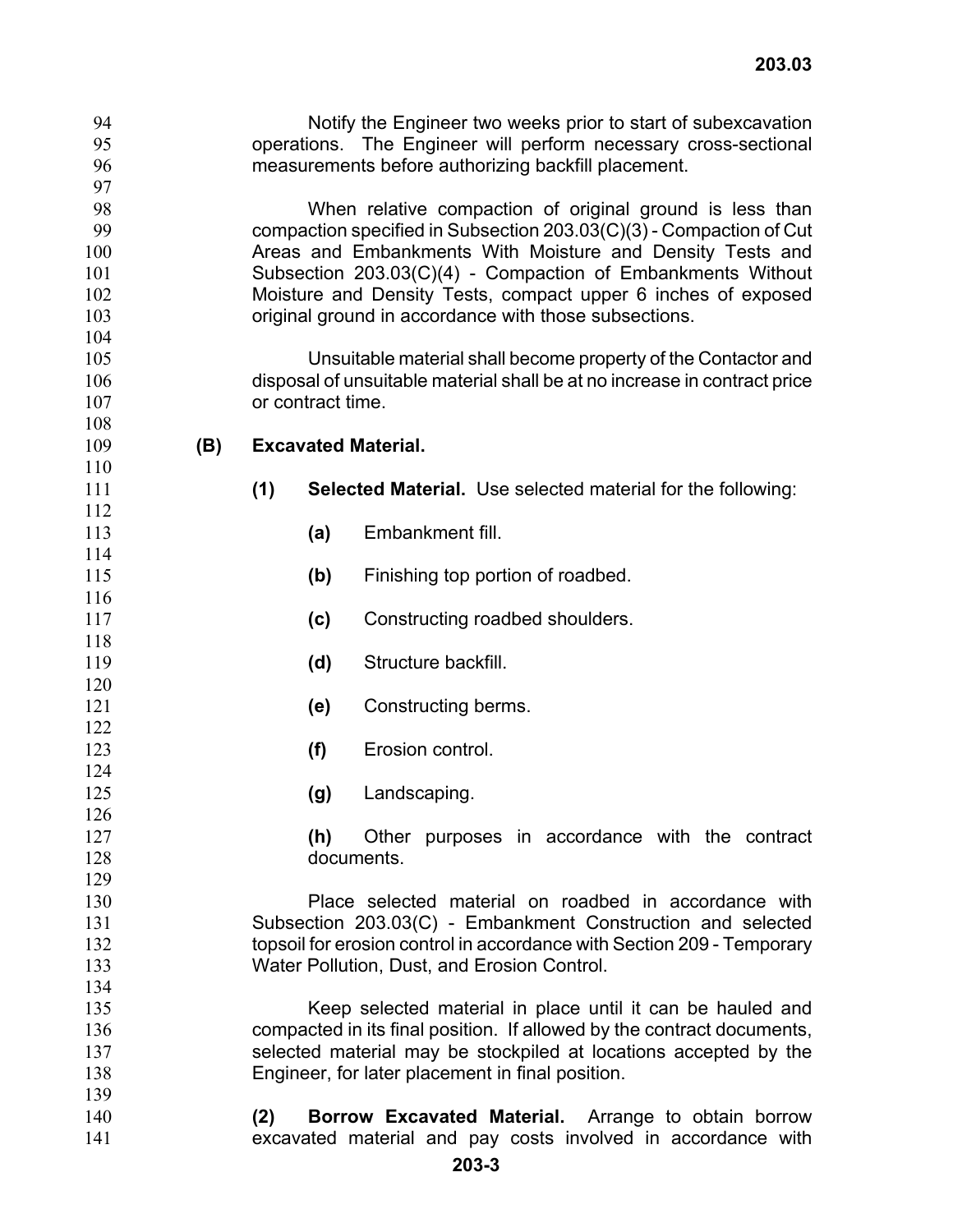Subsection 106.02 - Material Sources. Submit certified test data demonstrating borrow excavated material to be incorporated in the work conforms to the contract documents. Acceptance of test data will be subject to field verification testing by the Engineer. Notify the Engineer 20 working days before opening borrow areas. 142 143 144 145 146 147 148 149 150 151 152 153 154 155 156 157 158 159 160 161 162 163 164 165 166 167 168 169 170 171 172 173 174 175 176 177 178 179 180 181 182 183 184 185 186 187 188 189 Control of borrow excavated material will be in accordance with Section 106 - Material Restrictions and Requirements. Excavate to dimensions and elevations established for borrow pit. Remove borrow excavated material after the Engineer completes staking out and cross sectioning of borrow excavated and in-place sites for measurement and payment purposes. Establish and specify finished borrow areas approximately true to line and grade. Complete finished borrow areas so that no water will collect or stand therein. Place selected material in fill before placing borrow excavated material. **(3) Surplus Selected Material.** Unless otherwise indicated in the contract documents, and not over soft ground, use surplus selected material when and in locations accepted by the Engineer to do the following: widen embankments uniformly or flatten slopes; dispose of at Engineer's designated locations. Dispose of surplus selected material below adjacent roadbed grade. Complete embankments before disposing of surplus selected material. When indicated in the contract documents, the quantity of surplus selected material is approximate only. Replace shortage of material caused by premature disposal of surplus selected material at no increase in contract price or contract time. Upon completion of disposal operations, grade disposal area to provide level surface. Unused selected material shall become the Contractor's property. Supply topographic map of disposal area. **(4) Highly Sensitive Soil.** When soil having high moisture content loses its stability and becomes plastic or muddy, excavate with the least manipulation or churning of soil. **(C) Embankment Construction. (1) General.** Strip live, dead, or decayed vegetation, rubbish, debris, and other foreign material from ground surface on which embankment is to be placed. When embankment is required on existing slopes steeper than five horizontal to one vertical, bench those areas as work is brought up in layers. Construct bench of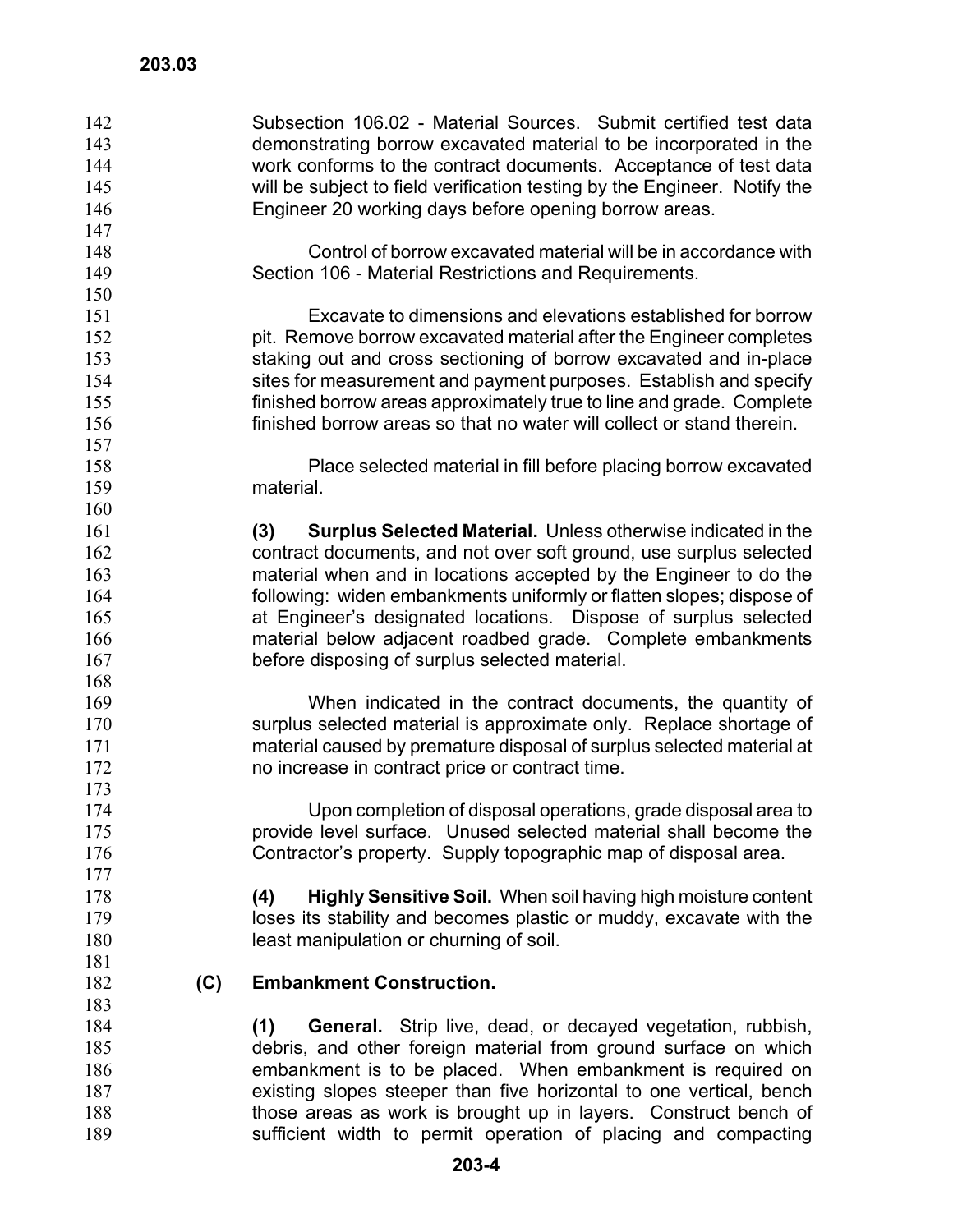equipment. Use suitable excavated or borrow material, and cullet, or combination thereof in embankment construction. Use of embankment material containing cullet will not be allowed on surface of embankment. Placement of rocks, broken concrete, or other solid materials will not be allowed in embankment areas where deep foundations, such as driven piles or drilled shafts, are to be placed. 190 191 192 193 194

When soft or swampy ground condition is encountered that cannot support weight of trucks or other hauling equipment, lower part of fill may be constructed with a working platform. Construct working platform by either placing successive loads of gravel, cobbles, and boulders in a uniformly distributed layer of thickness not greater than necessary; or by using permeable separator with granular material of adequate thickness to support construction equipment. Construct remainder of embankment in accordance with the contract documents.

207 208 209 210 211 212 213 214 215 216 217 218 219 For minimum depth of 2 feet from subgrade, place embankment material with maximum size of 6 inches and sand equivalent (SE) of 10 or greater, but not less than SE of soil material upon which it is placed. Except as otherwise indicated in the contract documents, embankment material below 2 feet from subgrade may consist of material with maximum size of 6 inches and SE of less than 10 but not less than SE of existing soil on which embankment is placed. Place embankment material in horizontal layers not exceeding 9 inches in loose thickness. Compact as specified before placing next layer. Manipulate material to ensure uniform density and surface smoothness, as compaction of each layer progresses. Add or remove water to obtain required density.

Embankment fill below top 2 feet from subgrade may contain material with rock fragments, hardpan, or cemented gravel larger than 6 inches but less than 3 feet in greatest dimension. Place in compacted lifts of thickness not exceeding approximate size of the rocks and not exceeding 3 feet. Process embankment material to reduce maximum size of particles so that material can be placed in specified lifts. Uniformly distribute larger rock throughout bottom of embankment and place sufficient selected material and other finer rock around large material to fill voids and to produce a dense, compact embankment. Provide earth or fine material to fill voids when not available in excavation.

232 233 234 235 Finish embankment slopes, as indicated in the contract documents, to within plus or minus 3 inches of lines and grades established and such that slopes contain no unsightly or undue irregularities. Finish top of embankment surfaces in accordance with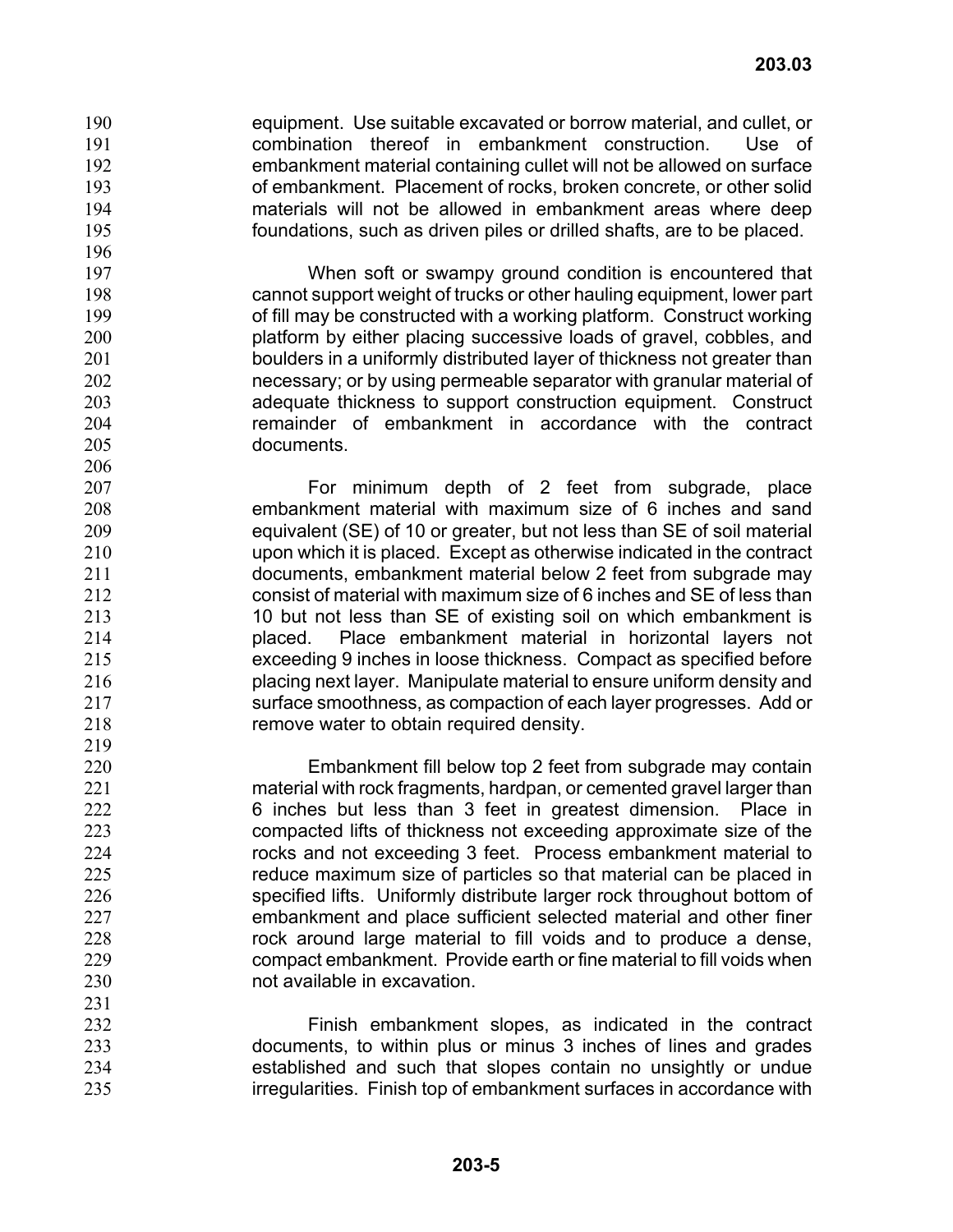Subsection 203.03(D) - Subgrade Preparation. Replace portions that become displaced or damaged prior to acceptance at no increase in contract price or contract time.

**(2) Relative Compaction Test.** Relative compaction test is a procedure for determining ratio of dry unit weight (density) of in-place soil to maximum dry unit weight of same soil, as determined by the following methods:

> **(a) Maximum Dry Unit Weight**. Test for maximum dry unit weight in accordance with AASHTO T 180, Method D. Use Hawaii Test Method HDOT TM 5 for sample preparation of sensitive soils when so designated by the Engineer. When oversized materials larger than 3/4 inch exceed 5 percent by weight of total sample, apply corrections to laboratory dry density in accordance with AASHTO T 224. When oversized materials larger than 3/4 inch exceed 30 percent, use compaction procedure specified in Subsection 203.03(C)(4) - Compaction of Embankments Without Moisture and Density Tests.

> **(b) Density of Soil In-Place**. Test for soil in-place density in accordance with Hawaii Test Method HDOT TM 1, HDOT TM 2, and HDOT TM 3.

**(3) Compaction of Cut Areas and Embankments With Moisture and Density Tests.** Prior to shaping and compacting, condition soil to moisture content within 2 percent above or below optimum moisture content determined in accordance with AASHTO T 180. Except as specified in Subsection 203.03 (C)(4) – Compaction of Embankments Without Moisture and Density Tests, moisture condition embankment material and place in layers not to exceed 9 inches in loose thickness, and compact each layer of material as specified, before placement of next lift. Determine maximum density and relative compaction in accordance with Subsection 203.03(C)(2) – Relative Compaction Test.

In-situ soil or embankment material contained in prism within 2 feet below subgrade and within width of traveled way, auxiliary lane, and shoulder on each side shall have relative compaction of 95 percent or more. When in-situ material within 2 feet below subgrade does not conform to specified relative compaction, excavate and recompact material until specified relative compaction is achieved.

280 281 282 Top 6 inches of in-situ material and embankment material below top 2 feet of subgrade, and beyond traveled way, auxiliary lane, and shoulder prism, shall have relative compaction of at least 90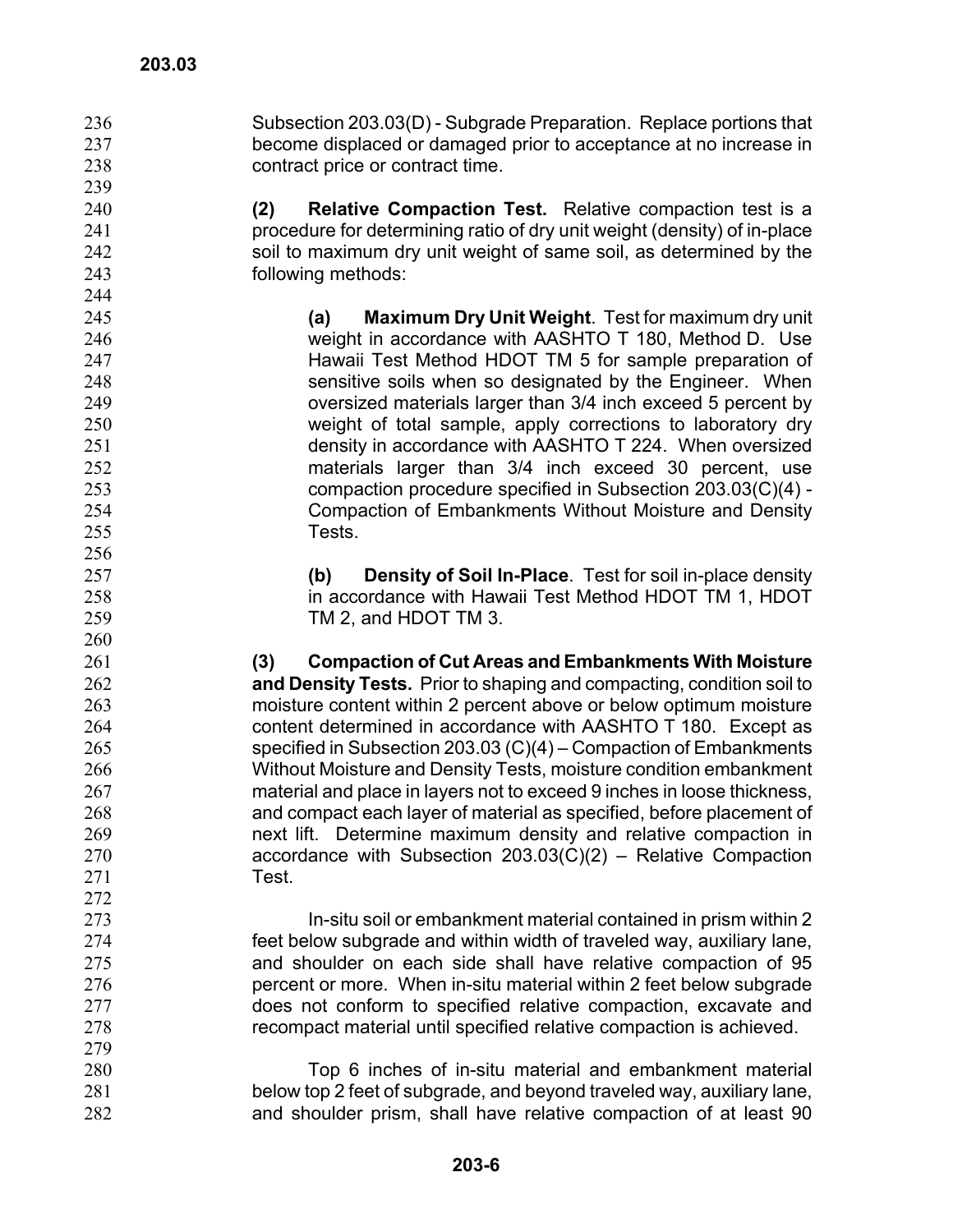percent. When in-situ material cannot be compacted to 90 percent, provide working platform to allow 90 percent compaction of first lift. 283 284 285 286 287 288 289 290 291 292 293 294 295 296 297 298 299 300 301 302 303 304 305 306 307 308 309 310 311 312 313 314 315 316 317 318 319 320 321 322 323 324 325 326 327 328 329 **(4) Compaction of Embankments Without Moisture and Density Tests.** Use trial fill section to determine required degree of compaction and method to obtain that compaction, for materials with sufficient coarse material that compaction cannot be determined by Subsection 203.03(C)(2) – Relative Compaction Test. Use trial section to determine type and size of compaction equipment, lift thickness, and number of passes required to obtain compaction acceptable to the Engineer. For rock fill placement in lifts not exceeding 2 feet in loose lift, the following compaction procedures may be used in lieu of trial section. For rock sizes not exceeding 9 inches in greatest dimension, place material in 12-inch loose lift and compact material full width using one of the following methods: **(a)** Two passes of a 50-ton compression-type roller. **(b)** Two passes of a vibratory roller having minimum dynamic force of 40,000 pounds impact per vibration and minimum frequency of 1,000 vibrations per minute. **(c)** Eight passes of a 10-ton compression-type roller. **(d)** Eight passes of a vibratory roller having minimum dynamic force of 30,000 pounds impact per vibration and minimum frequency of 1,000 vibrations per minute. Operate compression-type rollers at speeds less than 4 miles per hour and vibratory rollers at speeds less than 1.5 miles per hour. For rock sizes not exceeding 14 inches in greatest dimension, place material in 18-inch loose lift and compact material full width with increase in number of roller passes in Subsections (a) and (b) herein by two, and increase number of roller passes in Subsections (c) and (d) herein by four. For rock sizes not exceeding 18 inches in greatest dimension, place material in 24-inch loose lift and compact material full width with increase in number of roller passes in Subsections (a) and (b) herein by four, and increase number of roller passes in Subsections (c) and (d) herein by eight. Use trial fill section as specified in this subsection for embankment with rock sizes 19 to 36 inches in maximum dimension. **(D) Subgrade Preparation.** Prepare subgrade to required density, cross section, and grade.

330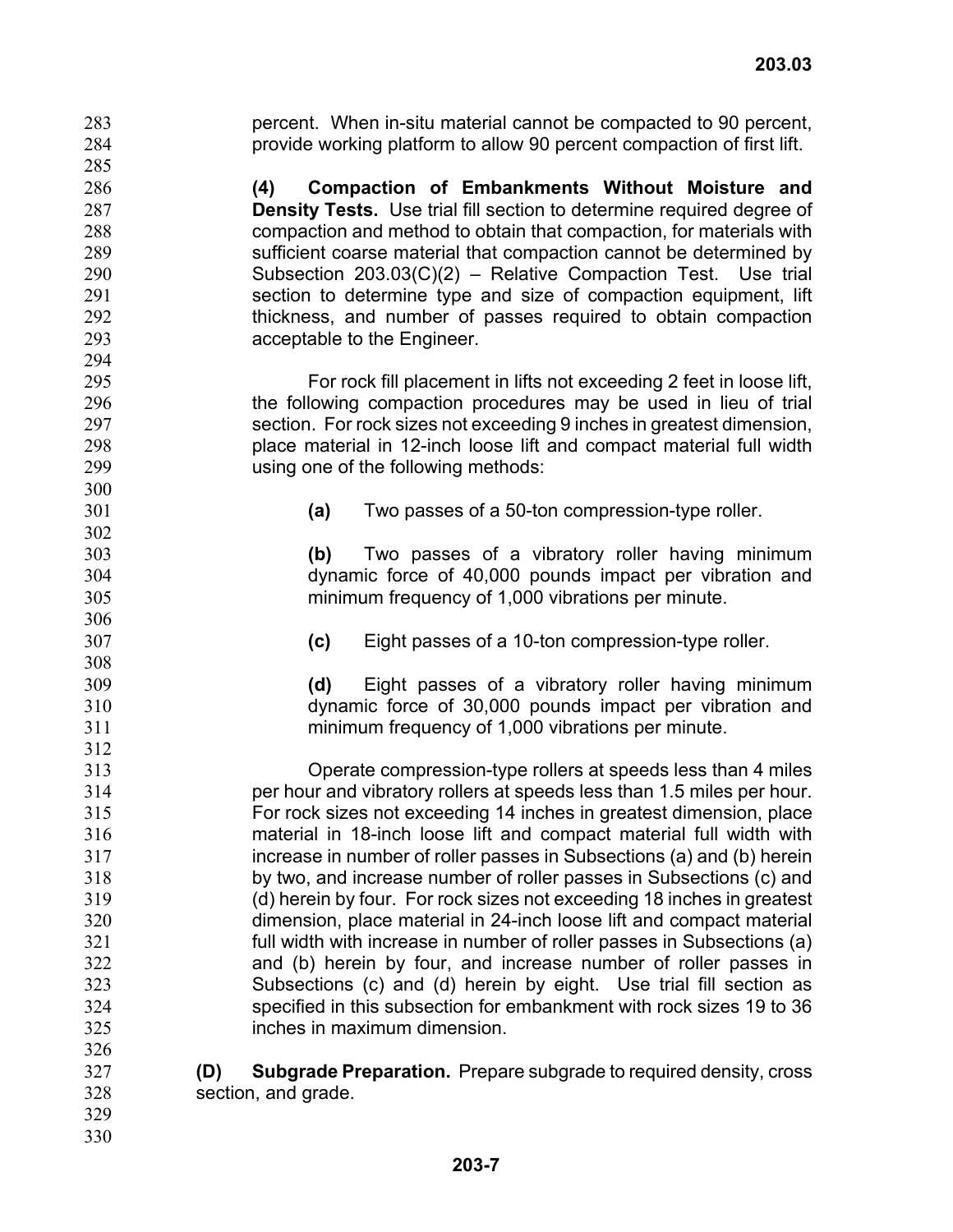| 330 | <b>General.</b> Prepare subgrade after completing and backfilling<br>(1)                |  |  |
|-----|-----------------------------------------------------------------------------------------|--|--|
| 331 | drainage facilities and structures and compacting earthwork.                            |  |  |
| 332 |                                                                                         |  |  |
| 333 | Remove rocks or lumps and fill voids with suitable materials.                           |  |  |
| 334 | Material used to fill voids shall conform to specified material to be                   |  |  |
| 335 | placed on subgrade.                                                                     |  |  |
| 336 |                                                                                         |  |  |
| 337 | <b>Density Requirement.</b> Compact finish subgrade to relative<br>(2)                  |  |  |
| 338 | compaction of 95 percent for depth of 6 inches immediately before                       |  |  |
| 339 | placing subsequent material thereon.                                                    |  |  |
| 340 |                                                                                         |  |  |
| 341 | <b>Surface Tolerances of Subgrade.</b> Finish subgrade upon<br>(3)                      |  |  |
| 342 | which pavement structure is to be placed shall not vary more than                       |  |  |
| 343 | 0.04-foot above or below theoretical grade.                                             |  |  |
| 344 |                                                                                         |  |  |
| 345 | 203.04<br><b>Measurement.</b> The Engineer will measure:                                |  |  |
| 346 |                                                                                         |  |  |
| 347 | Roadway excavation per cubic yard. The Engineer will compute<br>(A)                     |  |  |
| 348 | quantities of roadway excavation by average end area method and centerline              |  |  |
| 349 |                                                                                         |  |  |
|     | distances. Curvature correction will not be applied to quantities within                |  |  |
| 350 | roadway prism, as indicated in the contract documents. In computing                     |  |  |
| 351 | excavation quantities from outside the roadway prism, where roadway                     |  |  |
| 352 | centerline is used as a base, curvature correction will be applied when                 |  |  |
| 353 | centerline radius is 1,000 feet or less.                                                |  |  |
| 354 |                                                                                         |  |  |
| 355 | When roadway excavation quantities by average end area method                           |  |  |
| 356 | cannot be computed due to the nature of a particular operation or changed               |  |  |
| 357 | conditions, the Engineer will determine and use computation method that will            |  |  |
| 358 | produce an accurate quantity estimate.                                                  |  |  |
| 359 |                                                                                         |  |  |
| 360 | Borrow excavated material per cubic yard. The Engineer will compute<br>(B)              |  |  |
| 361 | quantities of borrow material incorporated into the work on a volume basis,             |  |  |
| 362 | using average end area method in place at work site.                                    |  |  |
| 363 |                                                                                         |  |  |
| 364 | Selected material for planting soil and selected material for decorative<br>(C)         |  |  |
| 365 | boulder will be paid on a lump sum basis. Measurement for payment will not              |  |  |
| 366 | apply.                                                                                  |  |  |
| 367 |                                                                                         |  |  |
| 368 | <b>Payment.</b> The Engineer will pay for the accepted pay items listed below<br>203.05 |  |  |
| 369 | at the contract price per pay unit, as shown in the proposal schedule. Payment will     |  |  |
| 370 | be full compensation for the work prescribed in this section and the contract           |  |  |
| 371 | documents.                                                                              |  |  |
| 372 |                                                                                         |  |  |
| 373 | The Engineer will pay for each of the following pay items when included in the          |  |  |
| 374 | proposal schedule:                                                                      |  |  |
| 375 |                                                                                         |  |  |
| 376 |                                                                                         |  |  |
|     |                                                                                         |  |  |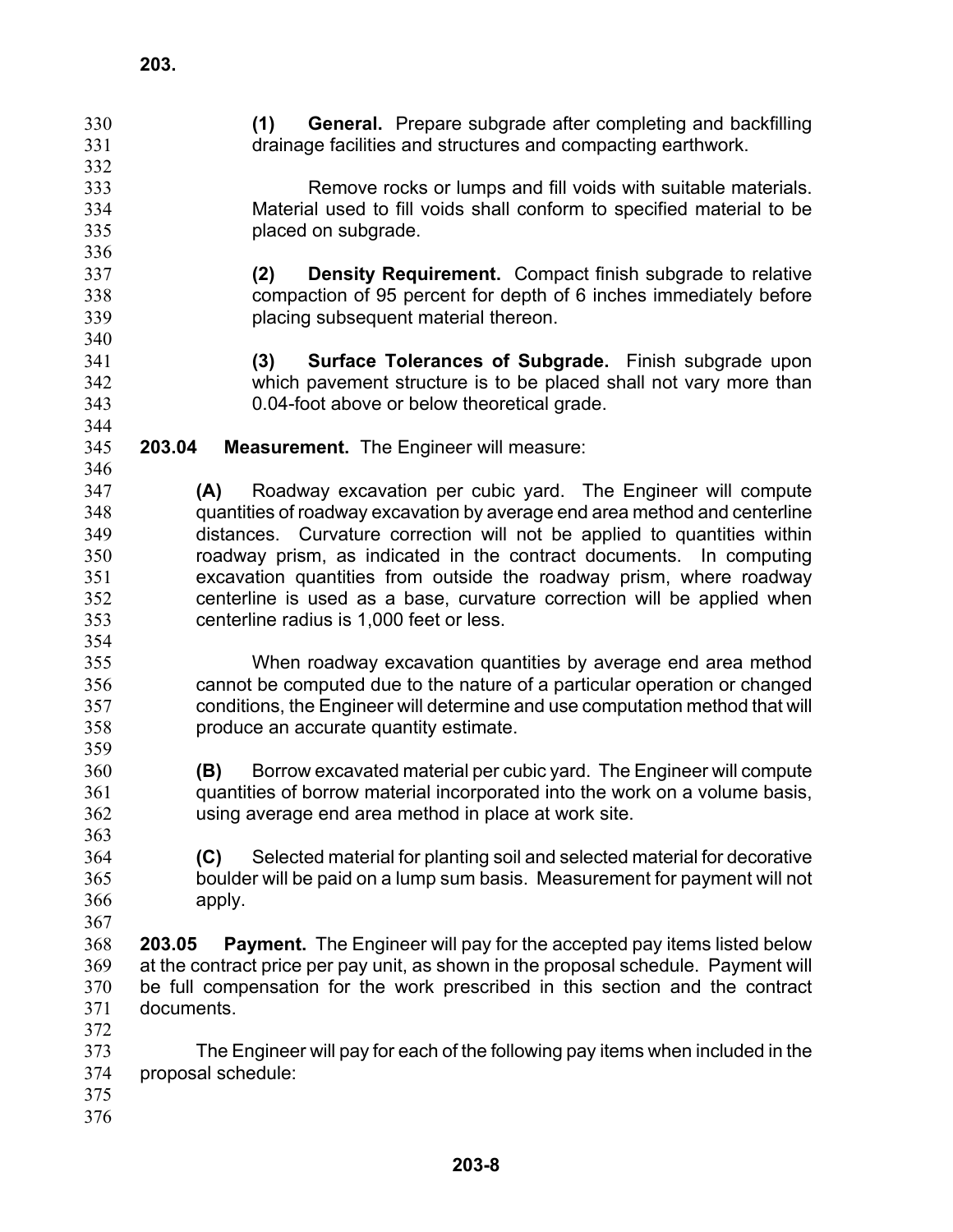| 376        | <b>Pay Item</b>                                |                                                                                                                                                | <b>Pay Unit</b>   |  |  |
|------------|------------------------------------------------|------------------------------------------------------------------------------------------------------------------------------------------------|-------------------|--|--|
| 377<br>378 |                                                |                                                                                                                                                |                   |  |  |
| 379        | <b>Roadway Excavation</b><br><b>Cubic Yard</b> |                                                                                                                                                |                   |  |  |
| 380        |                                                | The Engineer will pay for:                                                                                                                     |                   |  |  |
| 381        |                                                |                                                                                                                                                |                   |  |  |
| 382        | (A)                                            | 15 percent of the contract bid price upon completion of obliterating old                                                                       |                   |  |  |
| 383        |                                                | roadways and hauling.                                                                                                                          |                   |  |  |
| 384        |                                                |                                                                                                                                                |                   |  |  |
| 385        | (B)                                            | 30 percent of the contract bid price upon completion of preparing                                                                              |                   |  |  |
| 386<br>387 |                                                | subgrade.                                                                                                                                      |                   |  |  |
| 388        | (C)                                            | 40 percent of the contract bid price upon completion of placing                                                                                |                   |  |  |
| 389        |                                                | selected material in final position, rounding of slopes, and using water for                                                                   |                   |  |  |
| 390        |                                                | compaction.                                                                                                                                    |                   |  |  |
| 391        |                                                |                                                                                                                                                |                   |  |  |
| 392        | (D)                                            | 15 percent of the contract bid price upon completion of disposing of                                                                           |                   |  |  |
| 393        |                                                | surplus excavation material.                                                                                                                   |                   |  |  |
| 394        |                                                |                                                                                                                                                | <b>Cubic Yard</b> |  |  |
| 395<br>396 |                                                | <b>Borrow Excavated Material</b>                                                                                                               |                   |  |  |
| 397        |                                                | The Engineer will pay for:                                                                                                                     |                   |  |  |
| 398        |                                                |                                                                                                                                                |                   |  |  |
| 399        | (A)                                            | 10 percent of the contract bid price upon completion of staking out and                                                                        |                   |  |  |
| 400        |                                                | cross sectioning existing condition at borrow excavated and in-place sites                                                                     |                   |  |  |
| 401        |                                                | and establishing borrow area.                                                                                                                  |                   |  |  |
| 402        |                                                |                                                                                                                                                |                   |  |  |
| 403<br>404 | (B)                                            | 5 percent of the contract bid price upon completion of providing,<br>replacing, and maintaining temporary and permanent fencing, and confining |                   |  |  |
| 405        | livestock.                                     |                                                                                                                                                |                   |  |  |
| 406        |                                                |                                                                                                                                                |                   |  |  |
| 407        | (C)                                            | 15 percent of the contract bid price upon completion of all necessary                                                                          |                   |  |  |
| 408        |                                                | storing and processing of borrow material.                                                                                                     |                   |  |  |
| 409        |                                                |                                                                                                                                                |                   |  |  |
| 410        | (D)                                            | 15 percent of the contract bid price upon completion of watering and                                                                           |                   |  |  |
| 411<br>412 |                                                | hauling material to work site.                                                                                                                 |                   |  |  |
| 413        | (E)                                            | 20 percent of the contract bid price upon completion of placing,                                                                               |                   |  |  |
| 414        |                                                | grading, and compacting material in accordance with contract requirements                                                                      |                   |  |  |
| 415        |                                                | at work site.                                                                                                                                  |                   |  |  |
| 416        |                                                |                                                                                                                                                |                   |  |  |
| 417        | (F)                                            | 15 percent of the contract bid price upon completion of restoring and                                                                          |                   |  |  |
| 418        |                                                | regrading borrow area.                                                                                                                         |                   |  |  |
| 419        |                                                |                                                                                                                                                |                   |  |  |
| 420        | (G)                                            | 10 percent of the contract bid price upon completion of staking out and                                                                        |                   |  |  |
| 421<br>422 |                                                | cross sectioning final condition at borrow excavated and in-place sites.                                                                       |                   |  |  |
| 423        | (H)                                            | 10 percent of the contract bid price upon completion of removing and                                                                           |                   |  |  |
| 424        |                                                | disposing of excess and unsuitable material from work site.                                                                                    |                   |  |  |